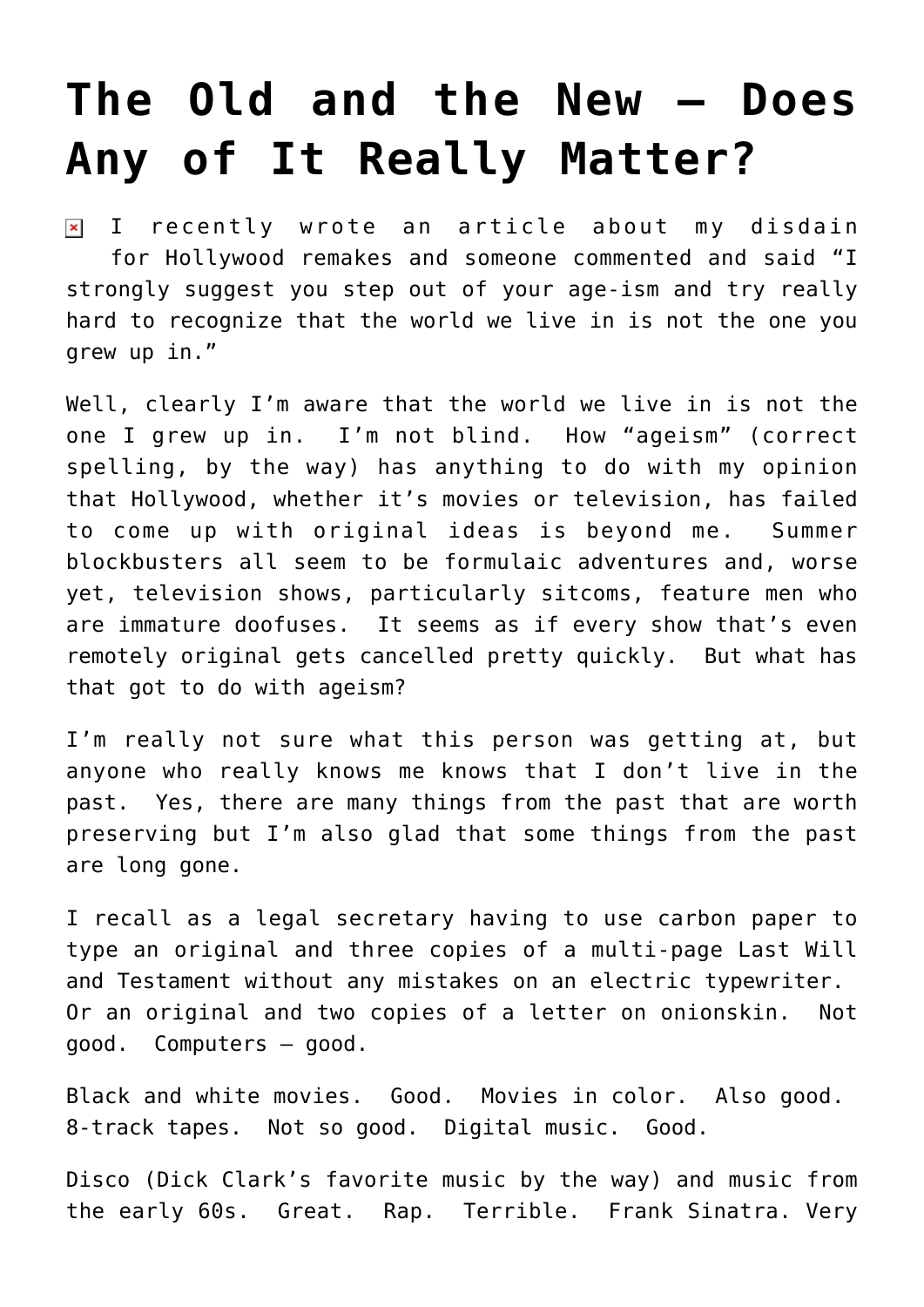good. Pitbull, LMFAO, Ne-Yo, and Usher. Also, very good.

Diagramming sentences taught me about sentence structure: subjects, verbs and objects, prepositions and adjectives, gerunds and adverbs. Good. I doubt this is even taught in school today. Far too many people can't differentiate between "your" and "you're" (one of my pet peeves) or "its" and "it's." Not good.

Face to face conversations with people are a thing of the past from the looks of all the people sitting silently next to friends yet texting others. Not good.

Email. Good but not appropriate for every occasion. Letter writing. An absolute must for some occasions.

I often overhear young people talking today and many can't even formulate a simple sentence. Here's an example of an answer given by a 12-year old being interviewed in a legal proceeding when asked "would that be the truth?" which required a yes or no answer. "Well, yes…I mean like you have to say a different question if a question is like that it can be an opinion or something but I mean like you know like a question like if something ever happened or something like that." Six times she used the word "like." It's as bad as saying "you know." Not good.

There was a time when finding yourself pregnant and unmarried was a very big deal – not in a good way. Today, with no societal stigma attached, it's not a big deal. The fact that 40% of babies are born to unwed mothers is not a good thing for society, not good for the baby and not good for the mother.

A sense of shame kept us on the straight and narrow. Modesty was once an admirable trait but from what I see nowadays, I doubt whether women even know the meaning of the word.

I was taught discipline and personal responsibility at a young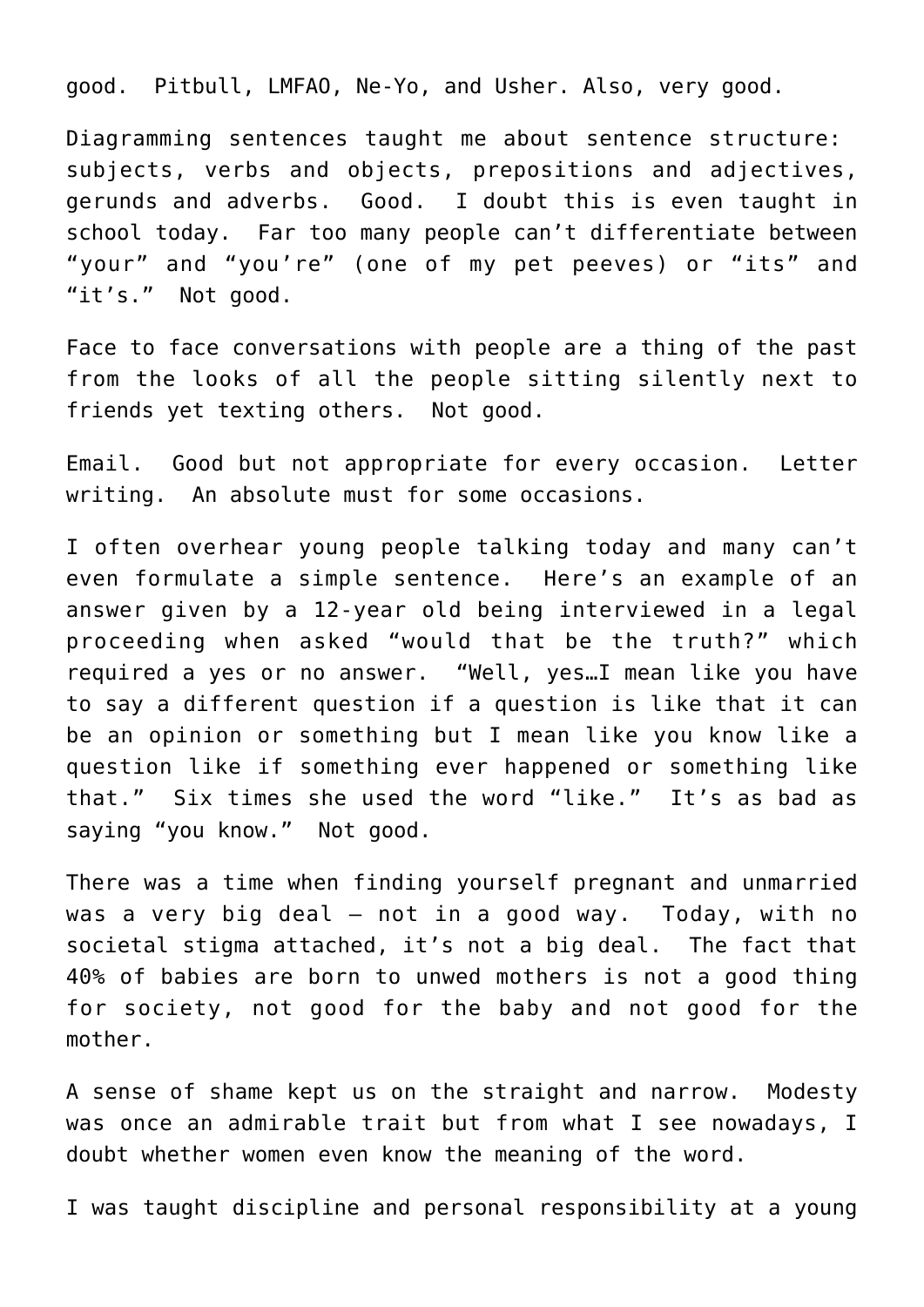age. Good. I don't believe ethics and these virtues are emphasized enough today. Not good.

Just because something is old doesn't make it great nor does it make it bad and the same applies to something that's new. The person who commented on my article also suggested, "Leona needs to get unstuck, or she may miss something truly marvelous."

I really don't know what she meant by that either, but a recent death in my family has made what's "truly marvelous" crystal clear to me. Remakes of old Hollywood movies and the latest electronic contraptions are not important.

Utilizing technology like Skype, which was inconceivable not too long ago, to see my grand nieces and nephews across the United States is "truly marvelous." Good. Recognizing how precious life is and that you're "here today and gone tomorrow" is what really matters. Good. Spending what little time we're given on foolishness is a waste of that precious commodity. Not good.

That I get.

## **[Some Movies Should Be](https://bernardgoldberg.com/some-movies-should-be-untouchable/) [Untouchable](https://bernardgoldberg.com/some-movies-should-be-untouchable/)**

So, I turn on my computer the other day and what do I see  $\pmb{\times}$ on my news page? Hollywood is remaking "The Thin Man" with Johnny Depp in the role of William Powell. My jaw dropped because the six Thin Man movies are some of my and my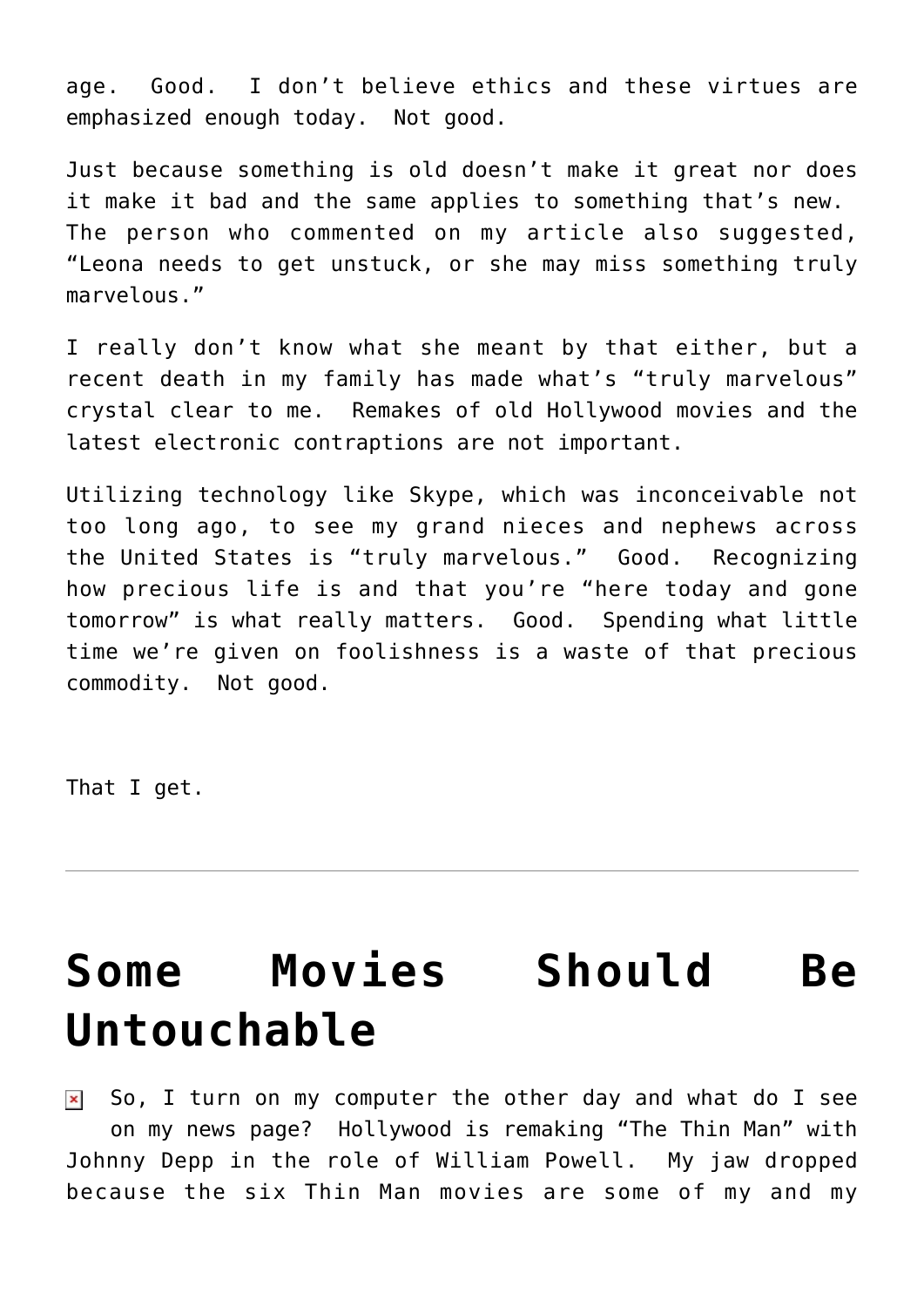husband's favorites. (He has them all on laserdiscs.)

Now, I have nothing against Johnny Depp. I like him very much, but he's no William Powell. This only goes to show what a barren wasteland Hollywood really is. There are no new ideas, so Hollywood continues to pump out formulaic adventure movies and remake after remake after remake.

Now they're trying to figure out who should play opposite Johnny Depp's Nick Charles as Nora. The "shortlist" of actresses includes: Amy Adams, Emily Blunt, Isla Fisher, Eva Green, Emma Stone, Carey Mulligan, Rachel Weisz, and Kristen Wiig. Sorry, girls, but with the exception of Rachel Weisz, I've never heard of any of you or seen any of your movies but I'll be willing to bet that none of you will have the class and sophistication portrayed by Myrna Loy. But I doubt that's what Hollywood will be looking for.

I'm probably sounding like a real old fogie, but I'm fine with that. Certain things should just be left alone and classic movies are one of them.

No matter who they cast, the couple will never be able to duplicate the dynamic chemistry between William Powell and Myrna Loy. I don't know if they'll be setting the movie in the 20s but I have read that it will be based on the novel by Dashiell Hammett. Although there was a lot of drinking and smoking by the main characters, I'll be curious to see if political correctness will allow those characteristics to be incorporated into the remake. I'm not sure if they'll be able to capture the same charm and elegance of the original but I'd expect to see a lot of unnecessary violence and gratuitous sexual situations.

Earlier in the week, I read we can expect yet another remake of Stephen King's "Carrie." It wasn't enough that the 1976 movie starring Sissy Spacek was an excellent movie. No, someone had to make a video in 1988 and then a television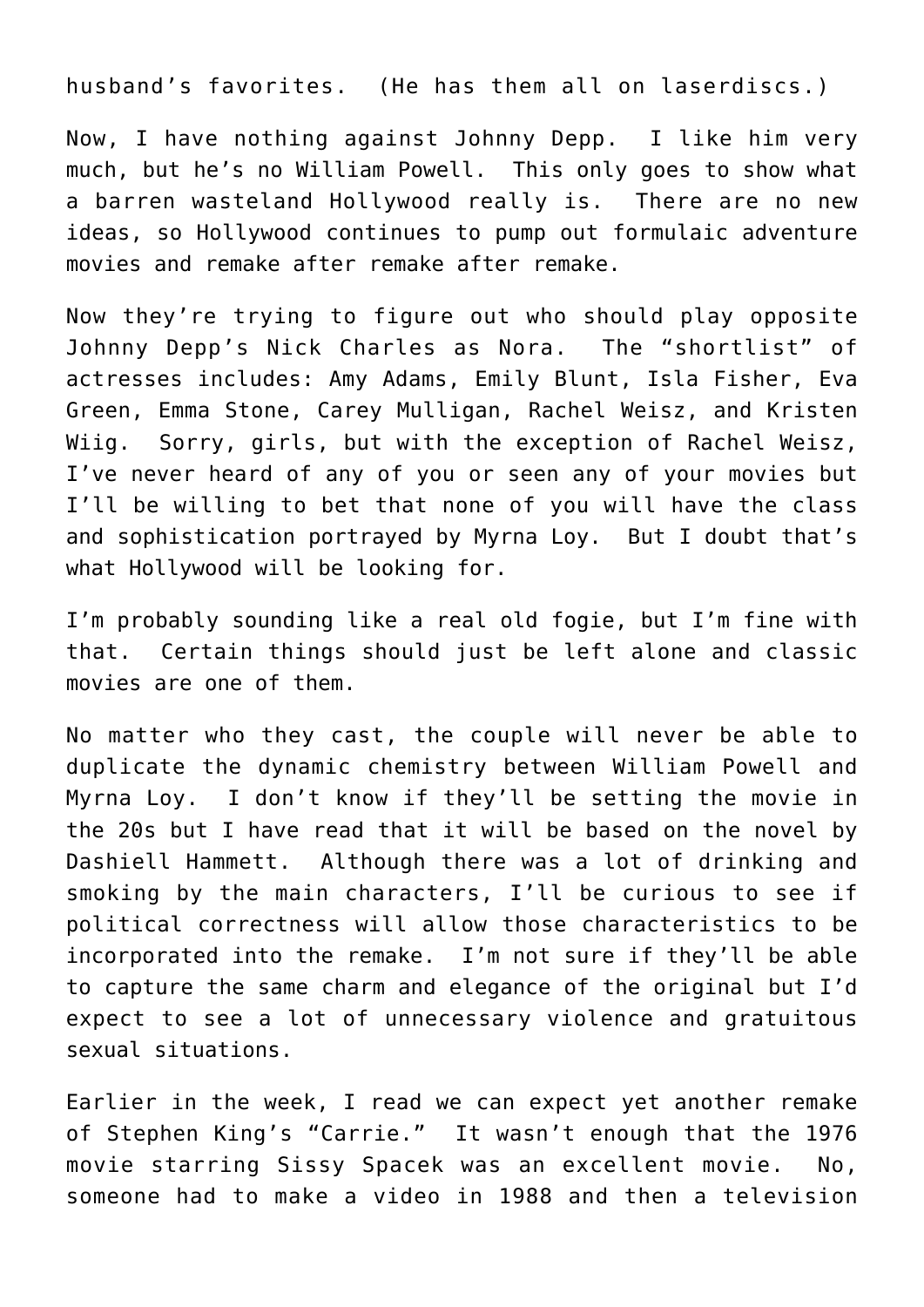movie in 2002.

Another example is that of my husband's favorite movie, King Kong, from 1933. Hollywood couldn't help itself when it decided to remake it in 1976 but couldn't stop there. No, it went on to make the laughable 2005 version.

So, what's next? Can we expect a remake of Casablanca? Citizen Cane? Gone With the Wind? West Side Story?

For many years now, I've thought Hollywood was pathetic in its rehashing of classic movies and the making of endless sophomoric comedies appealing to who knows who. So, who exactly is the target audience for The Thin Man? If it's young people, why aren't they encouraged to see the originals? The lovely thing is, it's my money and I don't have to pay exorbitant ticket prices to see a lot of garbage. I just wish that movie people would leave well enough alone.

I don't get it, but if you do, God bless you.

## **[Creativity Is In Short Supply](https://bernardgoldberg.com/creativity-is-in-short-supply/)**

It seems like every time I turn around, someone is remaking  $\pmb{\times}$ a movie or a tv show. Superman, Batman, Charlie's Angels, Bionic Woman, Hawaii Five-0, the Green Hornet, and The Munsters, to name a few. The original 1933 King Kong is one of my husband's favorite movies and "creative"Hollywood has already made two hideously bad remakes. If they're not remaking something, they're using the same formula you see time after time in movies, particularly in adventure movies. Actually, I wouldn't mind seeing a remake of the 50s television shows, Father Knows Best or the Donna Reed Show,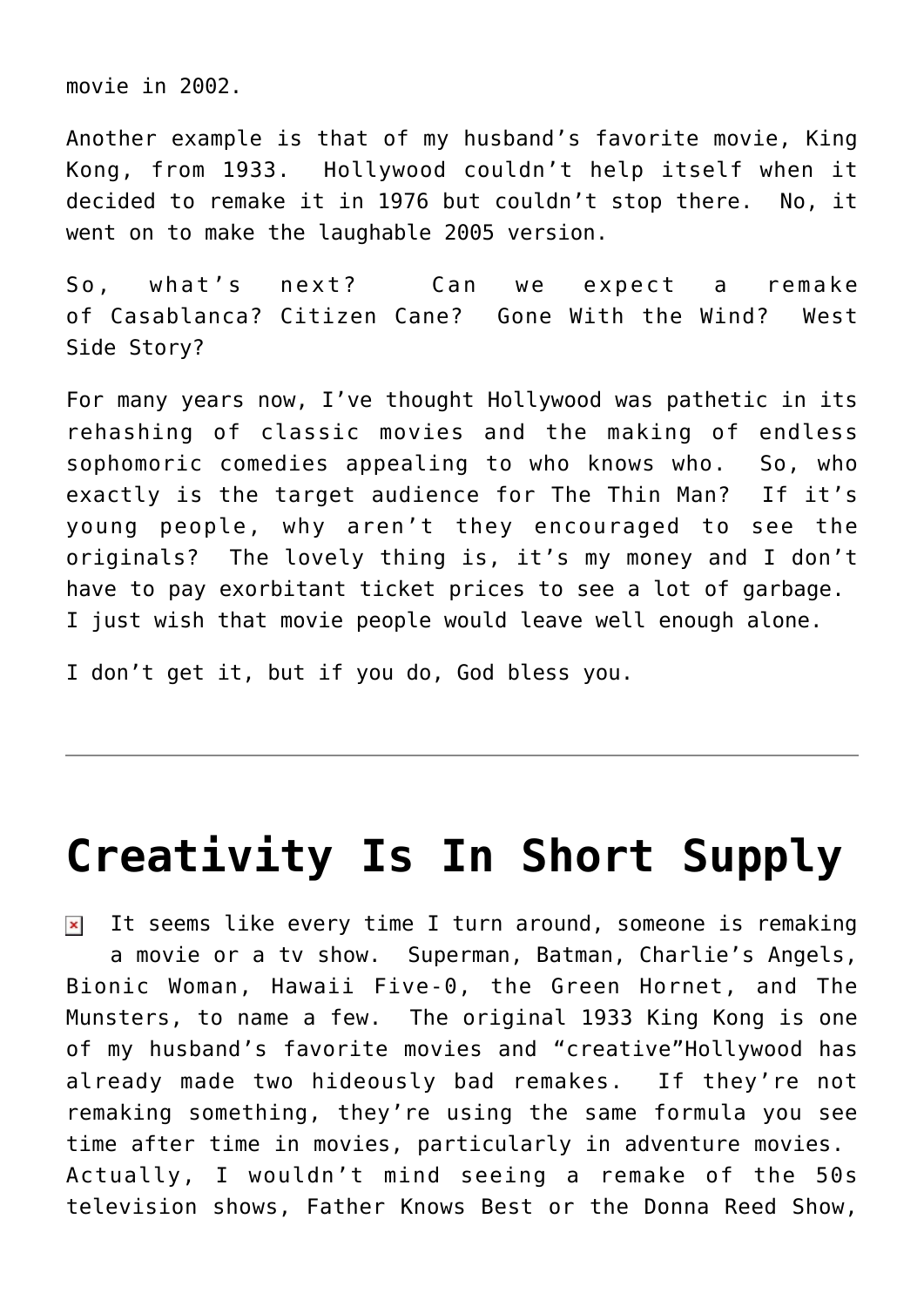where men were depicted as educated, hard-working, respected members of their families instead of the low-achieving buffoon types commonly seen in sitcoms today.

So where is the creativity? Over the Thanksgiving holiday, we were discussing the lack of any novel ideas coming out of Hollywood and my nephew presented us with the following scenario and challenged us to guess whether the story was from Stars Wars or Harry Potter. He called it "theStar Wars/Harry Potter paradigm." (I'd like to thank him for writing it all out for me because I'd never be able to repeat it here on my own.)

It's the story of a young boy, orphaned at a young age by a mother who died for him. He lives with his aunt and uncle who do not appreciate him. He longs to break out of the life he leads and is forced to work for his aunt and uncle. He meets an old man who has magical, mystical, supernatural powers that tells him that he himself has those same powers. Coincidentally, this very same man was the one who hand delivered the newly orphaned baby boy to his aunt and uncle's house in the first place. The old man takes him away from home and will teach him how to use his new found powers. Meanwhile, an evil force (pun intended) is threatening everyone and the main villain, who also has the same magical powers as the boy and the old man, has a very close connection to the young boy. Along his journey, the young boy meets two people who would become his best friends – a male and a female. Eventually, the old man is killed by the villain and the young boy and villain have their inevitable clash.

Now, I hadn't seen Star Wars in over 30 years and I was never into the Harry Potter series, but even I could see the similarities.

My nephew pointed out the striking parallels: Harry Potter/Luke Skywalker. Dumbledore/Obi Wan Kenobi. Voldemort/Darth Vader. Ron Weasely/Han Solo. Hermione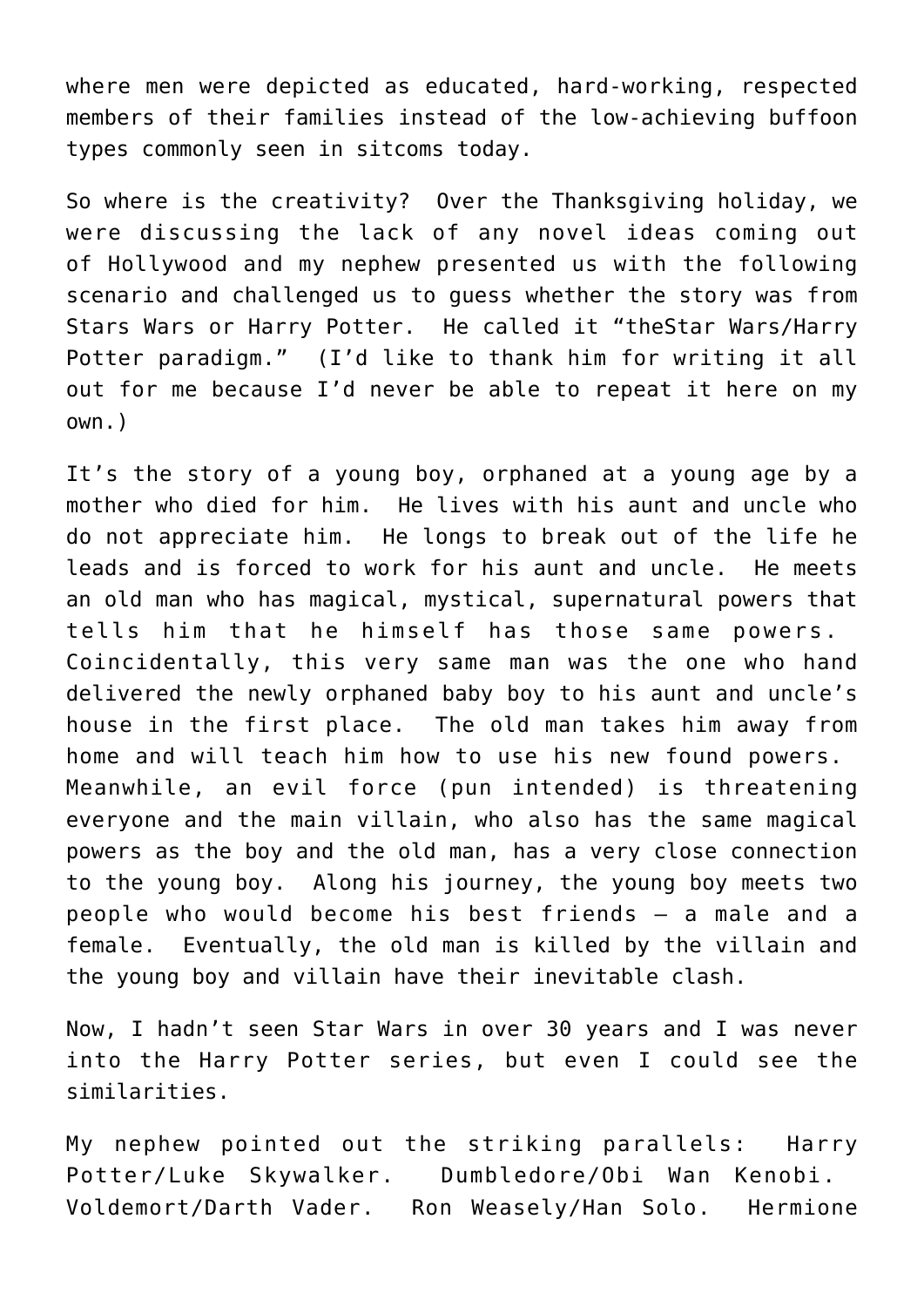Granger/Princess Leia. Vernon and Petunia/Uncle Owen and Aunt Beru. Lilly Potter/Padme Amidala.

With a few minor plot differences such as the redemption of Anakin/Darth Vader at the end, the themes are the same. He concluded that both stories were loved by so many people because they're basically the same story even though Star Wars came out in 1977 and the first Harry Potter book was published some twenty years later.

So, as I said, "everything old is new again." It just seems like there are very few original ideas.

When you look at the highest grossing [films](http://www.filmgo.net/BoxOfficePredictions/tabid/138/EntryId/289/The-Top-25-Highest-Grossing-Films-of-the-Decade-2000-2009.aspx) of the 2000s, the majority are prequels, sequels or remakes. I'm not sure what it all means. I, myself, would like to see more successful movies with original themes, but I must be in the minority because I've only seen about five of the movies on the highest grossing list.

I see a startling lack of creativity in the movie industry as compared to the music industry when you consider there are only eight notes and there have been millions of songs written.

While I may not always be aware of patterns and formulas in movies and television, I definitely notice the re-making of clothing styles– they're basically the same style, just called something different today.

The most obvious to me are 60s bell bottoms; now they're called wide leg or flared. Hip huggers from the past are called "low-rise" today. I have to say that I don't ever remember seeing muffin tops the way I do today even on young women. I'm sure it's because women in the 60s would never have worn something with rolls of skin spilling over their waistbands. Shoulders pads so popular in the 40s, were the rage in the  $80s - I'm$  waiting for their return any day now. Platform shoes were popular in the 30s, 40s and early